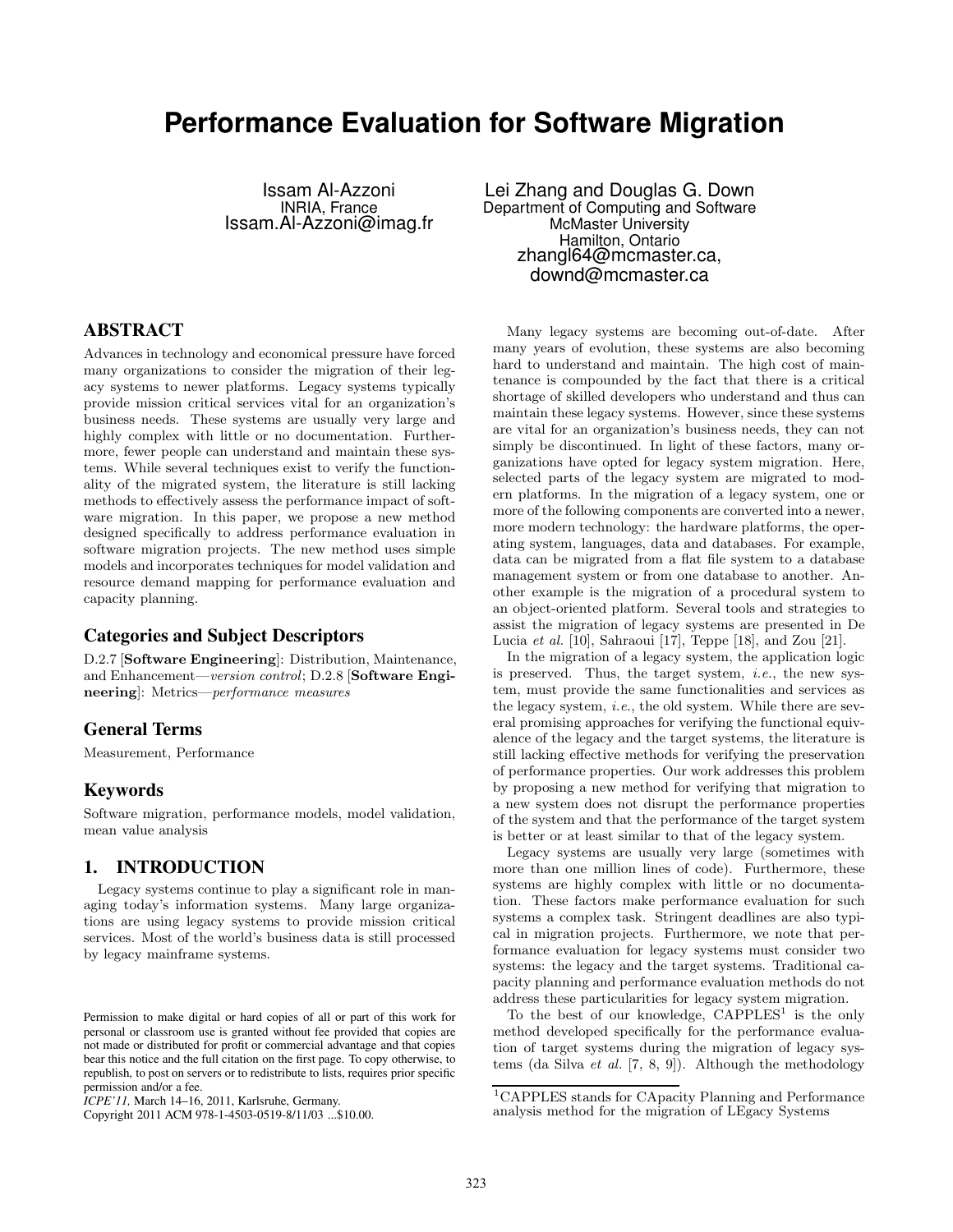of CAPPLES has been shown to be effective in addressing several issues of performance evaluation during system migration, we believe that CAPPLES may suffer from several limitations (these are discussed in Section 2).

To address the limitations of CAPPLES, we introduce a new method named PELE, which stands for Performance Evaluation method for LEgacy systems. In PELE, a system is modeled as a queueing network which is solved using Mean Value Analysis (MVA) (Reiser and Lavenberg [16]). In this paper, we show that PELE is an effective method for performance evaluation during system migration. We apply PELE to evaluate performance in the migration of a standard web application.

The organization of the paper is as follows. Section 2 gives a brief summary of CAPPLES and discusses potential limitations. Section 3 presents PELE. In Section 4, we discuss the application of PELE in the migration of a web application. Section 5 gives an overview of the related literature.

## 2. THE CAPPLES METHOD

CAPPLES is the first method developed specifically to address the particularities of performance evaluation during the migration of a legacy system [8]. In a migration project, the CAPPLES method aims to predict the performance of the target system before it becomes fully operational. The assumption made is that the target system is already developed but is not in production yet. The method is based on simulation models.

The method outlines several novel strategies. One example is a strategy for the characterization of a synthetic workload for the target system. Another novel idea of CAP-PLES is the concept of a service. Since a given transaction in the legacy system may not directly have a corresponding transaction in the target system, services are used to establish a mapping for the purpose of identifying the corresponding transactions between the legacy and the target systems. Services are abstractions of their subtasks (*i.e.*, transactions) where actions and user interactions occur [9].

CAPPLES is composed of nine steps which are summarized below. For a detailed discussion, see [7, 8, 9].

- 1. **Specification of the measuring time window.** The measuring time window corresponds to the online time window which is defined as a period that is dominated by the execution of on-line transactions (Menascé *et al.* [14]). Usually, the on-line time window corresponds to an organization's working hours.
- 2. **Measurement of the legacy system and specification of the simulation time window.** Once the measuring time window is defined, the legacy system must be monitored. CAPPLES only requires the frequency of each transaction during the measuring time window. These measurements help the identification of the legacy system peak hour (or fraction of the peak hour). This peak hour is the simulation time window that will be used in Steps 7 and 9.
- 3. **Identification of the relevant services in the legacy system.** The purpose of this step is to map the set of transactions obtained during the measuring time window into their related services. These services are subsequently used to characterize the synthetic workload for the simulation of the target system. In this

step, there is no need to include all transactions. Instead, only the most executed on-line transactions are considered.

- 4. **Mapping of the relevant services from the legacy system to the target one.** In CAPPLES, the resource demands of each service are provided by the target system. Therefore, it is required to map the online transactions from the legacy system to the target system. Since it is difficult to recognize the correct equivalence between the transactions in both systems, the mapping is carried out indirectly through on-line services. This is possible since these services are high level abstractions of the real system's transactions.
- 5. **Generation of a synthetic workload for the target system.** The resource demands should be measured in the target system to complete the synthetic workload characterization.
- 6. **Modeling the target system.** A simulation model is built based on the synthetic workload constructed in the earlier steps. The model must include all services identified during the specification of the simulation time window.
- 7. **Calibration and validation of the target system model.** A simulation model is considered validated if the mean response time of the modeled services corresponds to the measured mean response time of the same services in the target system. Note that this step requires measuring the response times of the on-line services on the target system.
- 8. **Workload prediction.** Workload forecast techniques [14] can be used to condition the workload in order to reflect the moment that the target system will be operational.
- 9. **Target system performance prediction.** The predicted workload is submitted to the validated simulation model generating the required information concerning the behaviour of the target system.

We believe that CAPPLES potentially suffers from three main limitations:

- 1. In CAPPLES, services are mapped from the legacy system to the target one. The resource demands are subsequently measured in the target system to complete the synthetic workload characterization. Thus, the target system needs to be developed before the performance evaluation step in order to collect the resource demand measurements. A better approach would be to measure the resource demands for services on the legacy system and map the measured resource demands onto the target system. This enables the performance evaluation of the target system before it is fully developed.
- 2. CAPPLES is designed primarily to predict the performance of the target system. In particular, it does not model the legacy system. Modeling the legacy system can be helpful in the validation process. Furthermore, by doing so, it becomes possible to predict performance before the target system becomes operational. Also,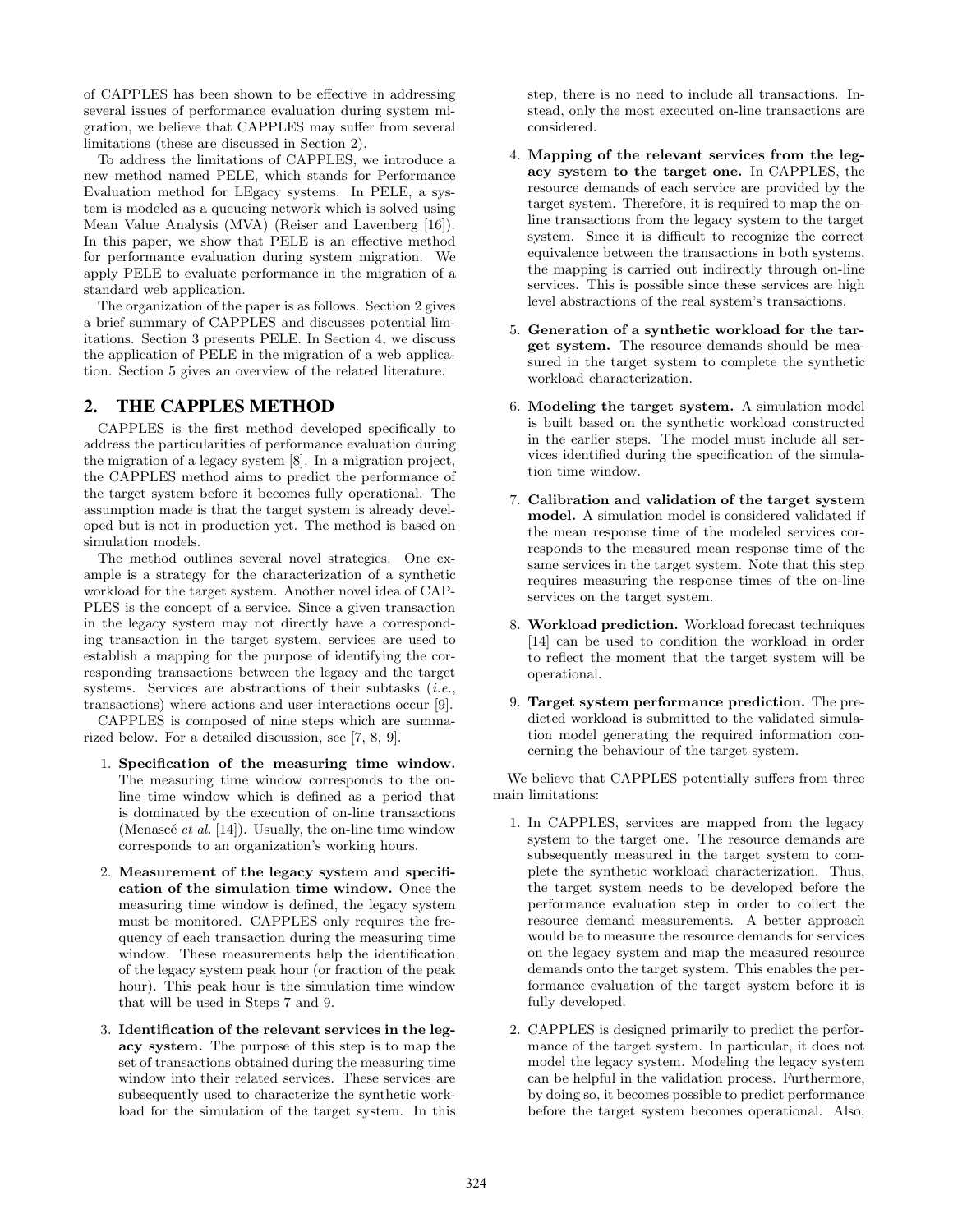one can use the model of the legacy system as a basis for performance comparison between the legacy and the target systems. In CAPPLES, there is no performance comparison between the legacy and the target systems.

3. CAPPLES uses simulation models which are often too expensive to develop, validate, and run. Furthermore, developing a simulation model can be time-consuming. This can be problematic given the tight deadlines typically present in a migration project. Also, developing a simulation model requires detailed information about the behaviour of the transactions as well as distributions which may be difficult to obtain.

## 3. THE PELE METHOD

In PELE, a system is modeled as a queueing network. Input parameters of the model are obtained by analyzing the performance measurements collected from direct observation of the system. Typical input parameters include resource demands and workload intensity (arrival rates). The resource demands, for example, can be obtained by measuring the utilization of each resource (for example, the CPU, disks, etc.), while the workload intensity is obtained by analyzing the transaction log. The parameterized model is solved using an MVA-based solution technique to obtain the mean response time. The model can then be validated by comparing the mean response time calculated by the model to the average response time measured on the actual system. Also, the model can be used to predict the performance of the system under different scenarios and to compare the performance of different systems, *e.g.*, the legacy and the target systems.

PELE is composed of eight steps:

- 1. **Characterization of the legacy system's workload.** In a migration project, an organization supplies a transaction log characterizing the workload of the legacy system. The workload consists of all transactions processed by the legacy system during an observation interval. It must be representative of the actual system's workload. A discussion on how to construct a representative workload can be found in Weyuker and Vokolos [19].
- 2. **Measurement of the legacy system.** Two kinds of parameters are derived from the legacy system's workload characterization of Step 1: intensity parameters and resource demand parameters (see Menascé *et al.* [15]). The intensity parameters provide a measure on the load placed on the system. The resource demand parameters provide a measure on the total amount of service time required by a transaction at a given resource. The measurement data presented in the transaction log are transformed into input parameters for the model in Step 4.
- 3. **Identification of the relevant services in the legacy system.** Since a transaction in the legacy system may not have a corresponding one in the target system and to enable the performance comparison between both systems, it is necessary to identify the relevant services (*i.e.*, the conventional actions performed by the legacy and the target systems). This step is identical to Step 3 in CAPPLES.
- 4. **Constructing a model for the legacy system. The model is analyzed and validated.** At this step, the resource demands and the intensity parameters of the relevant services in the legacy system are ready. An appropriate queueing model (*e.g.,* open, closed, single class, or multiclass) is used to develop a performance model of the legacy system. The parameterized model is solved using an MVA-based solution technique to obtain the mean response time. The model is then validated by comparing the mean response time calculated by the model to the average response time measured on the legacy system. As a rule of thumb, response times within 20% are considered acceptable [15].
- 5. **Mapping of the resource demands to parameterize the model for the target system.** In this step, the model of the target system is parameterized. This is done by mapping the resource demands of the legacy system services onto the target system. For example, consider a system in which data is migrated from a flat system into a relational database. The use of the new database system will impact how the resources are utilized. Thus, the new resource demands need to be computed. If the target system is operational, then the resource demands can be measured in the target system. Otherwise, the resource demands should be estimated and this can be done by considering the legacy system. For instance, consider the database migration example. The use of the relational database can be shown using empirical data to speed up the query services, for example, by a factor of half. Note that if there are new resources, these resources need to be added to the model as well as the corresponding resource demands.
- 6. **Analyzing and validating the model of the target system.** The parameterized model for the target system is solved using an MVA-based solution technique to obtain the mean response time. The model is then validated by comparing the mean response time calculated by the model to the average response time measured on the target system (if it is operational).
- 7. **Comparing the performance of the legacy and the target systems.** The mean response time calculated using the model of the legacy system is compared with that of the target system model. Ideally, the mean response time for the target system should be smaller.
- 8. **Workload prediction and target system performance prediction.** This step is identical to Steps 8 and 9 of CAPPLES. The target system model is used to predict the performance of the target system under different scenarios.

Figures 1 and 2 outline the major steps in PELE for the two cases in system migration: operational and nonoperational target systems. As the figures show, the target system model can be validated depending on whether it is operational or not. In both cases, the resource demand mapping step is carried out to parametrize the model for the target system.

The following outlines how PELE addresses the limitations of CAPPLES: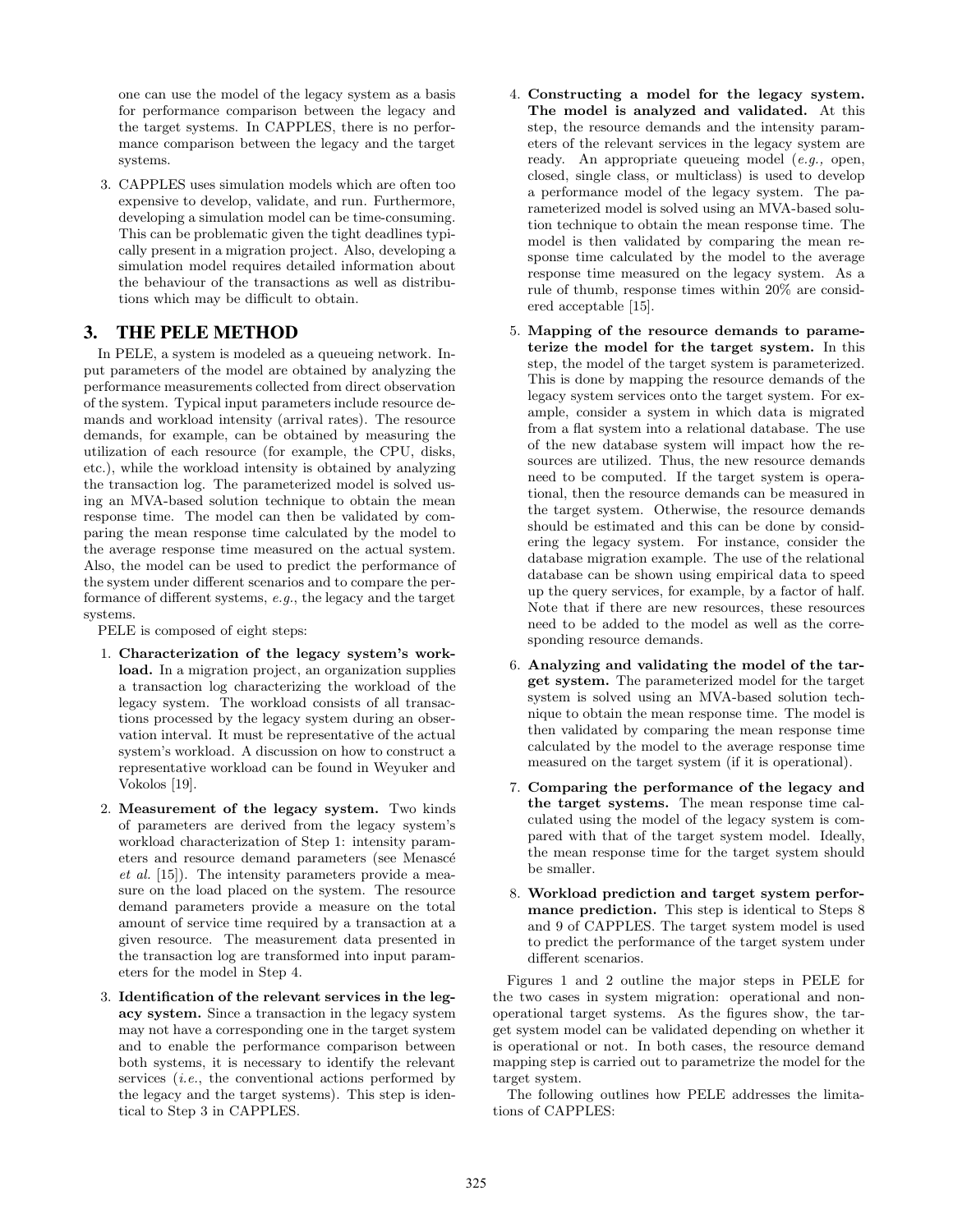

**Figure 1: PELE steps for an operational target system**



**Figure 2: PELE steps for non-operational target system**

- 1. In PELE, resource demands for services on the legacy system are mapped onto the target system. This is done after modeling and validating the model of the legacy system. We note that using a queueing network model simplifies the mapping. In CAPPLES, the mapping is not straightforward since simulation is used and hence the distributions need to be mapped. Mapping averages (in the case of PELE) is easier to do than mapping distributions (in the case of CAPPLES).
- 2. In PELE, models for both the legacy and the target systems are constructed and validated. This enables performance comparison between both systems.
- 3. PELE uses MVA and does not require detailed simulation models. MVA is a simple recursion and several MVA-based solution packages are available (see Bolch *et al.* [6]). MVA does not require detailed information on the distributions. Also, by using MVA, generic tools can be developed for the performance evaluation of legacy systems.

#### 4. CASE STUDY

In this section, we provide a case study in an experimental 2-tiered system. We use TPC Benchmark W (TPC-W) [2] as the workload generator to simulate customers browsing an e-commerce website. TPC-W is a transactional web benchmark. It has 14 Web interactions which simulate different behaviours of a Business-to-Consumer (B2C) website. In the experiments, we choose a Java Implementation of TPC-W from the PHARM group [1].

According to the TPC-W Specification in [2], the number of users or consumers is represented by Emulated Browsers (EB) in TPC-W, and this number is constant throughout an experiment. TPC-W also allows the configuration of the experimental environment through several input parameters. For example, Think Time (TT) is used to refer to the interval between two requests, and the number of customers and items in the database can also be set.

We built an experimental environment on a Dell desktop computer equipped with two Intel Pentium 4 3.00GHz processors, 512MB RAM, and one 80GB harddisk with speed of 7200RPM. For the Web Server, we use Tomcat 7.0.2 [3], and three different versions of MySQL as the Database Server: versions 4.1.22, 5.0.90, and 5.5.5 [4].

We model the system as a closed queueing network and solve it using a single class MVA model with two resources (CPU and Disk). The service demand of each resource is computed using the Service Demand Law [15]:

$$
service demand = \frac{utilization}{throughput}.
$$

In our experiments, we consider two scenarios of system migration among different versions of MySQL servers:

1. Migration from MySQL 4.1.22 to MySQL 5.0.90

2. Migration from MySQL 5.0.90 to MySQL 5.5.5

We would like to validate the MVA models first, and then our methodology. For the MVA model validation, we need to set the experimental environment: we modify TPC-W and configure the number of users (EBs) to 50, think time to 20 seconds, and generate the database to contain 28,800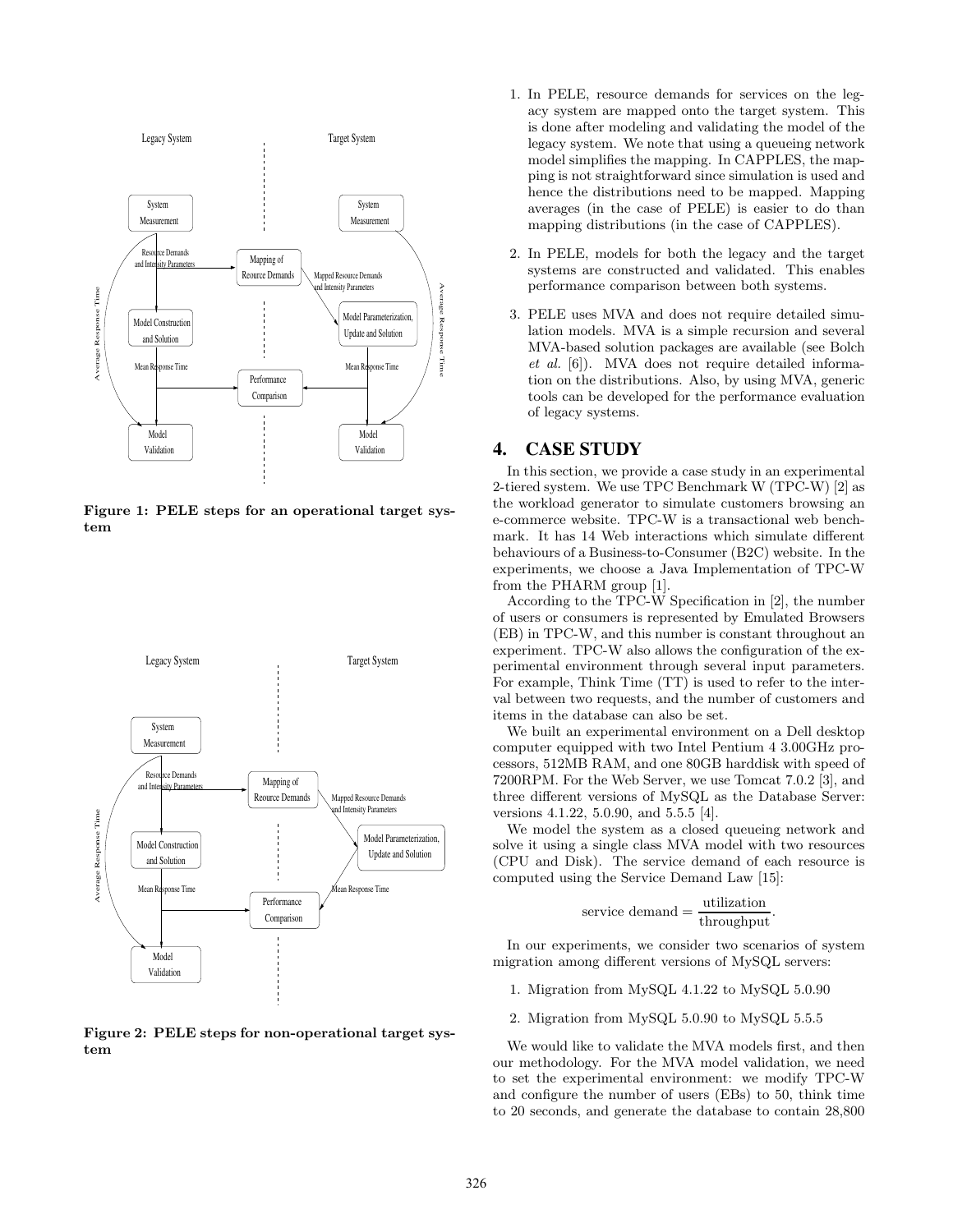| for utilization |        |                        |  |
|-----------------|--------|------------------------|--|
| Migration Steps | '%CPU` | $\overline{U}$ (%Disk) |  |
| MySQL 4.1.22    | 5.52   | 83.77                  |  |
| MySQL 5.0.90    | 5.28   | 75.91                  |  |
| MySQL 5.5.5     | 5.53   | 99.33                  |  |

**Table 1: Utilization data collection**

**Table 2: Predicted and measured data collection** *R* for response time which is measured by seconds.

| It is the response throw willen is incordition by seconds. |      |                  |                   |  |
|------------------------------------------------------------|------|------------------|-------------------|--|
| Migration                                                  |      |                  |                   |  |
| <b>Steps</b>                                               | 'MVA | $(6000$ seconds) | $(30000$ seconds) |  |
| MvSQL 4.1.22                                               | 1.87 | 1.92             | 2.39              |  |
| MySQL 5.0.90                                               | 1.28 | 1.49             | 1.12              |  |
| MySQL 5.5.5                                                | 4.95 | 4.16             | 4.62              |  |

customers and 1,000 items. In addition, we run TPC-W for 6000 seconds after 120 seconds of ramp-up.

We apply PELE as follows:

- 1. Run TPC-W with MySQL 4.1.22 to measure the average response time while also measuring CPU and Disk utilizations.
- 2. Use MVA to calculate the mean response time, and compare it with the measured average response time.
- 3. Repeat Steps 1 and 2 with MySQL 5.0.90, and then compare the performance of MySQL 5.0.90 with that of MySQL 4.1.22.
- 4. Repeat Steps 1 and 2 with MySQL 5.5.5, and draw a comparison between the performance of MySQL 5.5.5 and that of MySQL 5.0.90.

The CPU and Disk utilizations measured in our experiments are shown in Table 1. The mean and average measured response times are shown in Table 2. There are two observations:

- 1. The MVA-based mean response time R(MVA) and the measured average response time R(6000 seconds) are quite close, so that our model is validated.
- 2. TPC-W achieves best performance with MySQL 5.0.90. Thus, PELE makes a "positive decision" for the migration from MySQL 4.1.22 to MySQL 5.0.90 and a "negative decision" for the migration from MySQL 5.0.90 to MySQL 5.5.5.

To validate the methodology, we change the measuring time from 6000 seconds to 30000 seconds to observe the long term performance. We run TPC-W with MySQL 4.1.22, 5.0.90, and 5.5.5 respectively to measure the average response time over a long period of time. The average response time under each MySQL version, R(30000 seconds), is shown in Table 2. TPC-W under MySQL 5.0.90 still has the best performance which means that PELE decisions are validated.

# 5. LITERATURE REVIEW

BMM is another method for the performance evaluation of legacy systems (Jin *et al.* [13]). BMM combines benchmarking, production system monitoring, and performance modeling to predict the performance of a legacy system when subjected to dramatic increases in workload. In BMM, the legacy system is modeled using a performance model such as Layered Queueing Networks (LQNs) (Franks and Woodside [11]).

While BMM outlines a systematic approach to the performance evaluation of legacy systems that are subject to exorbitant load growth, it does not address the particularities of performance evaluation during the migration of a legacy system. For example, BMM is missing the mapping step of CAPPLES in which services in the legacy system are mapped to their corresponding services on the target system. Also, BMM requires constructing and analyzing a performance model which requires detailed information on the transaction behaviour and underlying distributions.

Several methods for performance evaluation and prediction have been integrated with the software development process (see Balsamo *et al.* [5] and Woodside *et al.* [20] for a survey). The majority of these methods require creating a performance model early in the development cycle. The performance models are used to provide quantitative results in order to adjust the architecture and design with the purpose of meeting performance requirements. These methods aim to support performance engineering early in the development process. However, when applied to a legacy system, it is of interest to explore how these methods can be used to address the particularities of performance evaluation during system migration.

In Jiang *et al.* [12], the authors present a method which automatically analyzes the execution logs of a load test for performance problems. Given the execution logs of two different runs, the method flags scenarios which follow a different response time distribution. The two logs are generated by performing load tests on different versions of the same system under similar workload. While the method can be adapted for the performance evaluation of legacy systems, it suffers from several limitations. First, the method requires detailed execution logs that are typically missing for legacy systems. Second, the method requires that the target system be operational in order to generate the execution logs. Finally, the method requires that the same transactions are executed in the legacy and the target systems. Since this may not be true in migration, it is of interest to study how the method is impacted when services are mapped from the legacy system to the target system.

#### 6. DISCUSSION

Since PELE applies MVA, the decision to migrate is based solely on the average performance (response times). In particular, PELE may fail to detect those infrequent transactions which have problematic performance on the target system. Similarly, PELE may fail to detect slowly evolving performance degradation due to issues such as memory leaks. We note, however, that PELE may be the only option to do when evaluating performance for a legacy system. Furthermore, while PELE can be appended with tools to detect the special cases above, we believe that considering average performance should be the first step in performance eval